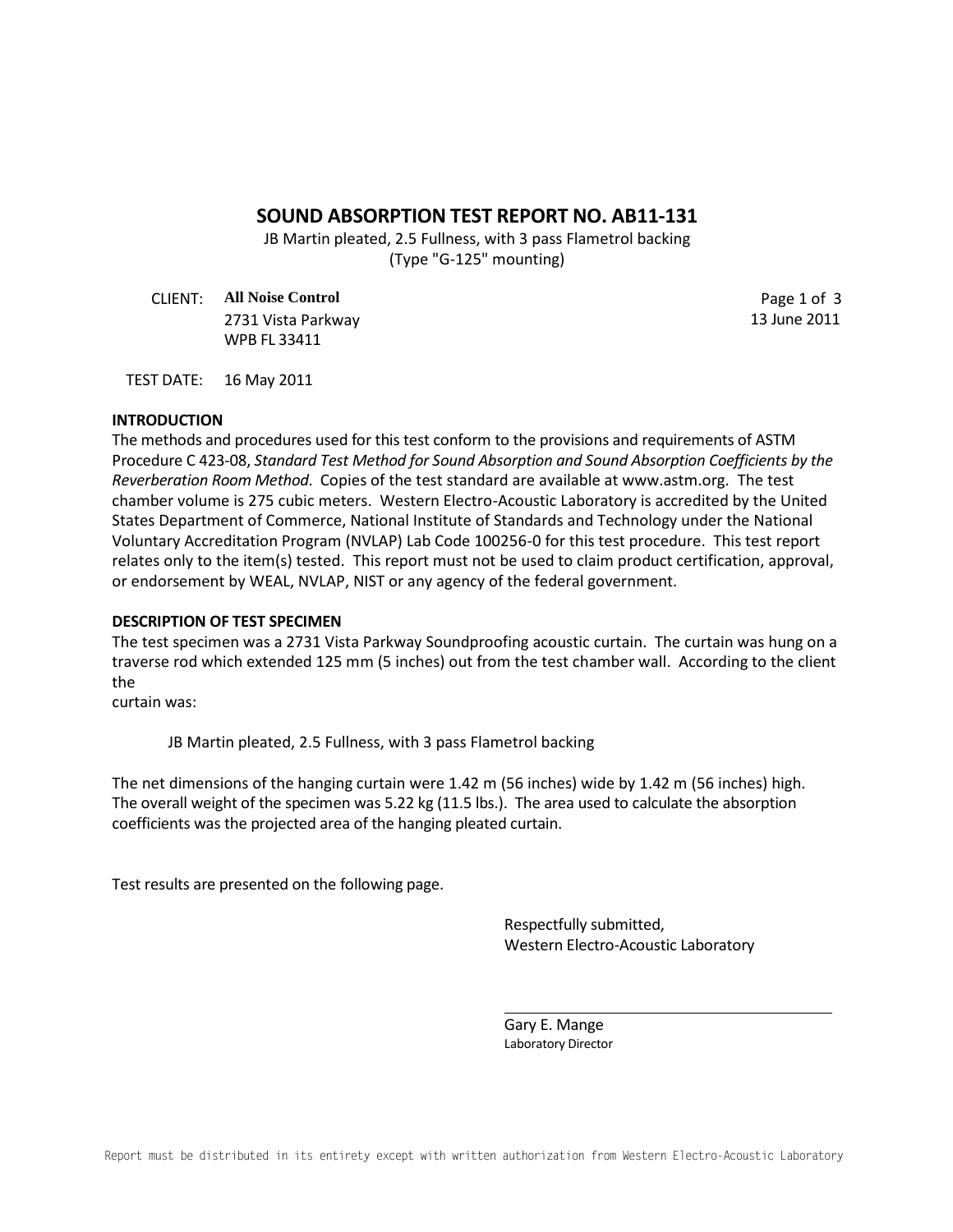# TEST DATE: 16 May 2011 2012 2013 2014 12:30 Page 2 of 3

13 June 2011

Mounting per ASTM E 795-00: Type G-125

Area tested: 21.78 ft<sup>2</sup> (2.02 m<sup>2</sup>)

Temperature: 71.8" F

Humidity: 47.9%

Pressure: 28.65 in. of Hg

## **TEST RESULTS**

| Frequency<br>in Hz | Absorption<br>Sabins<br>in | Absorption<br>Coefficients |
|--------------------|----------------------------|----------------------------|
| 100                | 0.0                        | 0.00                       |
| 125                | 1.4                        | 0.06                       |
| 160                | 1.5                        | 0.07                       |
| 200                | 5.9                        | 0.27                       |
| 250                | 9.4                        | 0.43                       |
| 315                | 15.0                       | 0.69                       |
| 400                | 19.5                       | 0.90                       |
| 500                | 18.6                       | 0.85                       |
| 630                | 19.4                       | 0.89                       |
| 800                | 21.1                       | 0.97                       |
| 1000               | 18.4                       | 0.84                       |
| 1250               | 17.6                       | 0.81                       |
| 1600               | 19.0                       | 0.87                       |
| 2000               | 19.7                       | 0.90                       |
| 2500               | 19.5                       | 0.90                       |
| 3150               | 21.2                       | 0.97                       |
| 4000               | 21.3                       | 0.98                       |
| 5000               | 23.1                       | 1.06                       |
|                    |                            | NRC 0.75                   |

## 1/3 Octave Band Absorption Data

**SAA** 0.78

Report must be distributed in its entirety except with written authorization from Western Electro-Acoustic Laboratory

MVÍAÐ